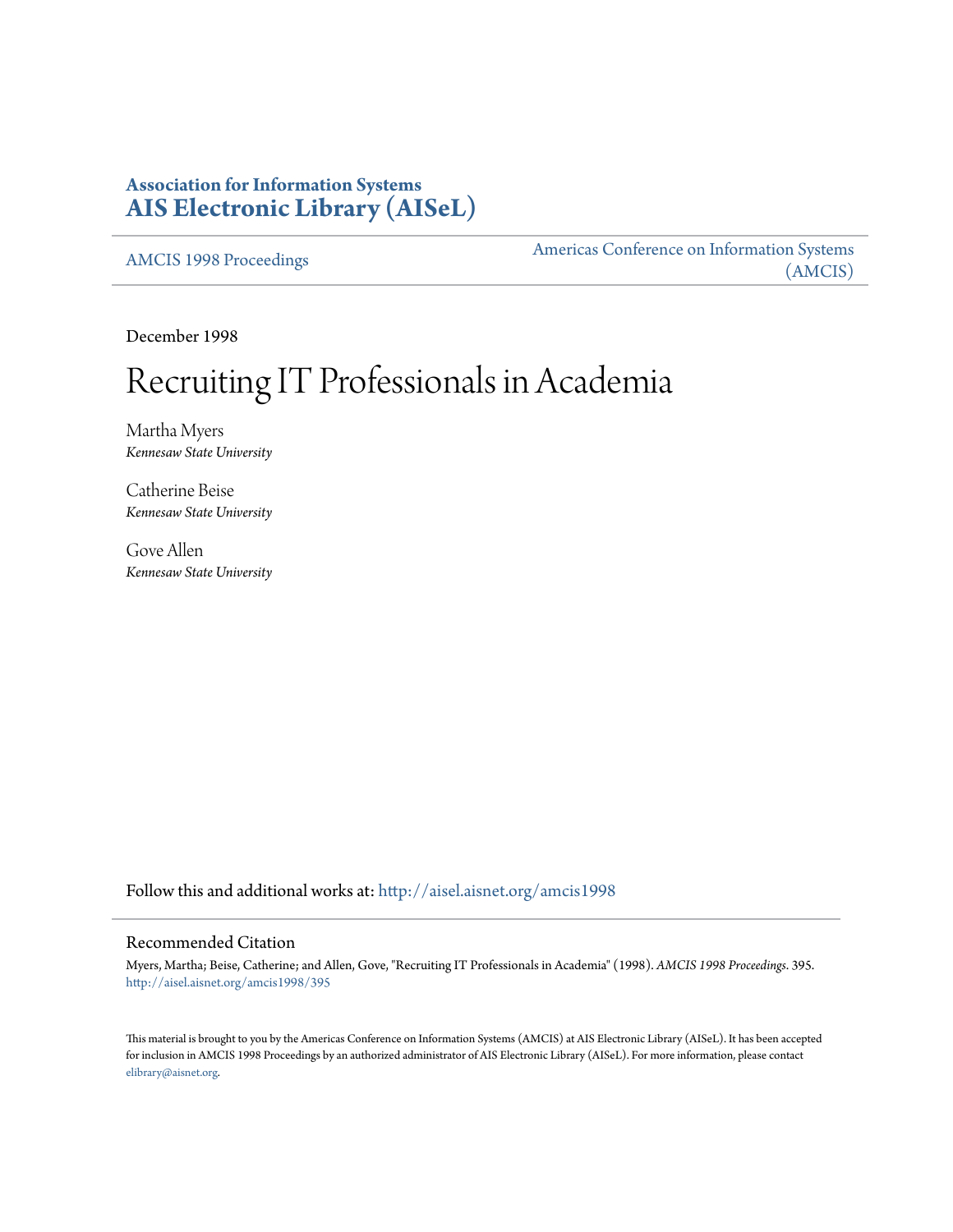# **Recruiting IT Professionals in Academia**

# **Martha Myers Catherine Beise** Kennesaw State University

## **Abstract**

*The recruiting process provides the critical foundation in professional development. This is especially true in the information technology (IT) field where jobs far out number qualified applicants. This year's AIS / ICIS Placement Service statistics reveal that there were nearly twice as many positions as candidates, increasing the challenge for IS academic institutions to recruit desired faculty.*

*The primary goal of a recruiting effort is to find the best match between the candidate's and an institution's needs. Occasionally, departments may lose a position due to the inability to secure an appropriate candidate in a timely manner. This tutorial will present numerous tactical steps that can be taken beyond simply posting a position. It will include issues such as the timing of announcements, maintaining consistency in interviews, objective evaluation, as well as sample documents needed at each stage.*

*The purpose of the proposed tutorial is to chart the course of a successful recruiting cycle. Case studies and interactive discussion will be used to illustrate each step in the process. In addition, the presenters will provide insight to participants regarding how to take best advantage of the AIS / ICIS Web-based Placement services. The tutorial is aimed at administrative faculty as well as teaching faculty who serve on recruitment committees.*

#### **Outline**

- 1. Overview of the Process
- 2. Defining a new position
	- a) Use of temporary positions
	- b) Case studies used to elicit audience participation
- 3. Job Announcements
	- a) Marketing perspective
	- b) Legal perspective
- 4. Reviewing Applications
	- a) Requirements first, Preferences second
- 5. Interviewing
	- a) Designing a consistent script
	- b) Phone and conference calls
	- c) Campus/site visits
	- d) Electronic interviewing
- 6. Calling References
	- a) Designing a consistent script
	- b) Additional references
- 7. Packaging the Offer
	- a) "Getting to Yes"
- 8. Follow up letters and other documentation
- 9. Wrap up

### **Proposers' Background**

Martha Myers and Catherine Beise served as co-chairs for the annual AIS / ICIS Placement Services for 1997/98. They both have an in-depth perspective of the current academic IS marketplace, and have also successfully recruited for three IT positions in their department during this placement year.

#### *Martha Myers, Ph.D., 1989, University of Texas: URL: http://csis.kennesaw edu.~mmyers*

As Chair of the Computer Science and Information Systems (CSIS) Department at Kennesaw, I have been engaged in extensive recruiting efforts. For example, during 1996-1997, we added four faculty members to our department. During 1997-1998, we will add three. I also chair KSU's search committee for a newly defined cabinet-level position, Chief Information Officer (CIO). In addition to my 8 years experience in academia, I served as vice-president of systems for Continental Insurance